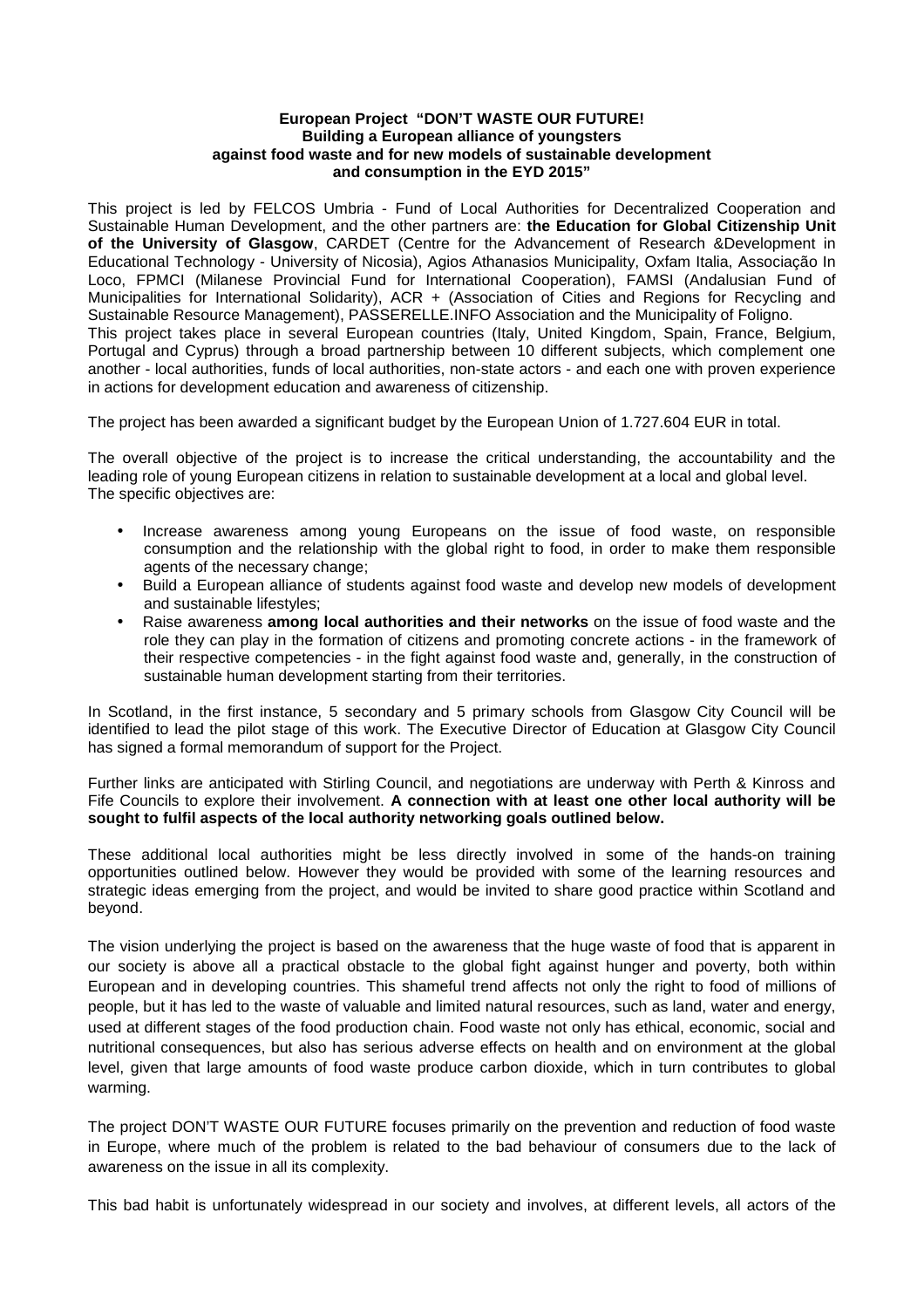society, with a strong impact on the resources at our disposal. Two-thirds of the goods from the nature, in fact, such fertile grounds, clean water and air, are in decline: climate change, biodiversity loss and demographic trends are approaching limits beyond which the consequences for the society and the environment may become irreversible.

Moreover, although to a lesser degree, the project aims to have an impact on the issue of food waste also in developing Countries, where the problem is more related to technical and financial constraints along the entire chain of food production, through encouraging the Local Authorities involved and their networks to develop decentralized cooperation initiatives focused on improving the efficiency of food production chains.

Although some initiatives in this direction have been recently undertaken in many of the target countries, there is still too much fragmentation and no systematic strategy involving public authorities and educational programmes in schools.

# **SUMMARY OF THE PROJECT ACTIVITIES**

## - **ACTIVITIES IN SCHOOLS**

The formal education system is an important framework through which to transmit not only knowledge and points of view on the complex changes taking place at the global level, but also values and principles that could orient behaviours and personal interests towards a more effective and systematic fight against food waste, for the right to food and for new models of responsible consumption and sustainable development.

# - **WORKSHOPS FOR HIGH SCHOOL TEACHERS**

The Project Partners will, as a first step, foster collaboration between teachers and the thematic experts who will be identified at the beginning of the project, for the implementation of activities with students. In each school 2 teachers will be invited to attend two workshops, 2-3 hours each, on the core issues of the project. The active involvement of teachers in the implementation of activities with the students led by the team of thematic experts will be based on the "learning by doing" methodology, which will allow teachers to learn new methods and educational paths.

## - **MODULES WITH HIGH SCHOOLS STUDENTS**

4 modules targeting about 40 students will be realised in each school involved. Each module will take place during the school timetable, for a duration of 2-3 hours each.

These modules will be led by the team of thematic experts with the support of teachers, focusing on some key issues, such as the interrelationship between food waste and personal behaviours; new lifestyles and responsible consumption; the interconnection between waste and other issues related to sustainable development.

All teaching materials, elaborated and used within the project activities, will be collected in a manual that will be shared with teachers in order to enable them to disseminate these ideas and activities, building a sustainable change in practice across the school, the local authority and indeed across the entire country.

# - **1 st EUROPEAN YOUTHS' FORUM AGAINST FOOD WASTE AND FOR NEW MODELS OF RESPONSIBLE CONSUMPTION**

2015 has been designated as the European Year of Development, therefore a youths' Forum will be held on October 2015 in Milan on the occasion of EXPO 2015 dedicated to the theme "Feeding the Planet, Energy for Life". The forum will be a great opportunity for stimulating dialogue, discussion and exchange of experiences among young people on the issues related to food and food waste, from a perspective of sustainable human development and poverty reduction. The reflection and debate that the Forum aims to encourage concerns the close connection between these issues and environmental sustainability, starting from the evidence that it is not possible to ensure a " decent life for all" (EU 2014, "A decent life for all: from vision to collective action " ) without pursuing a three-dimensional - social , environmental and economic development in a well-balanced way.

Many of the students and teachers directly involved in the previous activities will participate in the event, sharing their reflections and final products. During the event they will elaborate the "European Charter of